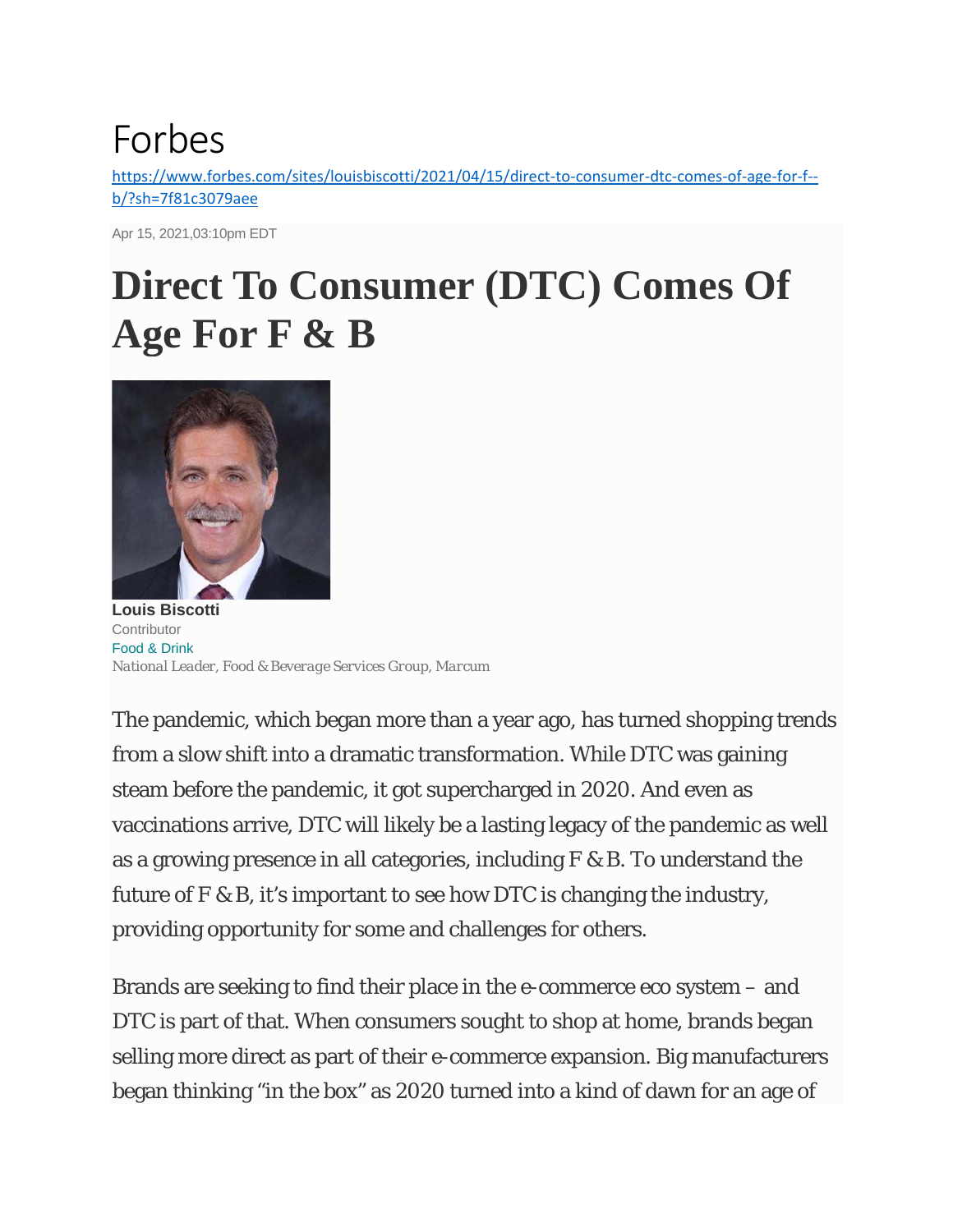delivery; a virtual revolution, not evolution; and a win-win for CPGs and consumers.

Online grocery purchases have been clicking with consumers, setting the stage for DTC. Seventy-three percent of consumers bought groceries online over the past three months, up from 17 percent in 2017, according to PowerReviews. Meanwhile, 61 percent bought more groceries online than pre-Covid. Americans love to shop, and increasingly, they love to shop online. And not only with retailers, but manufacturers.

DTC hasn't replaced traditional retail, but big brands made big DTC moves as they pivoted in the pandemic. PepsiCo launched PantryShop.com and Snacks.Com, while Kraft Heinz seemed to discover the charms of DTC and Nestlé expanded its efforts, seeing KitKats fly off its site, not just shelves. While retailers typically own part of the customer relationship, brands have disrupted the ordinary order of things. They could soon be the new relationship owners, collecting valuable customer data such as demographics as they go. As they get to know their customers better, they will be able to better serve them and capitalize on their brand recognition.

DTC brings challenges (such as delays, which can damage brands) as well as benefits to CPGs and consumers. Selling through traditional retailers adds costs such as slotting fees for the right to put products on shelves. Brands can eliminate these expenses by modifying their warehouses and building their own logistics systems. Think about the costs associated with BOGOs (buy one get one free), coupons, loyalty programs and rebates for CPG companies in the battle of the brands. And products have to compete on supermarket shelves, but no competitors exist on brand sites – beyond a CPG's other offerings.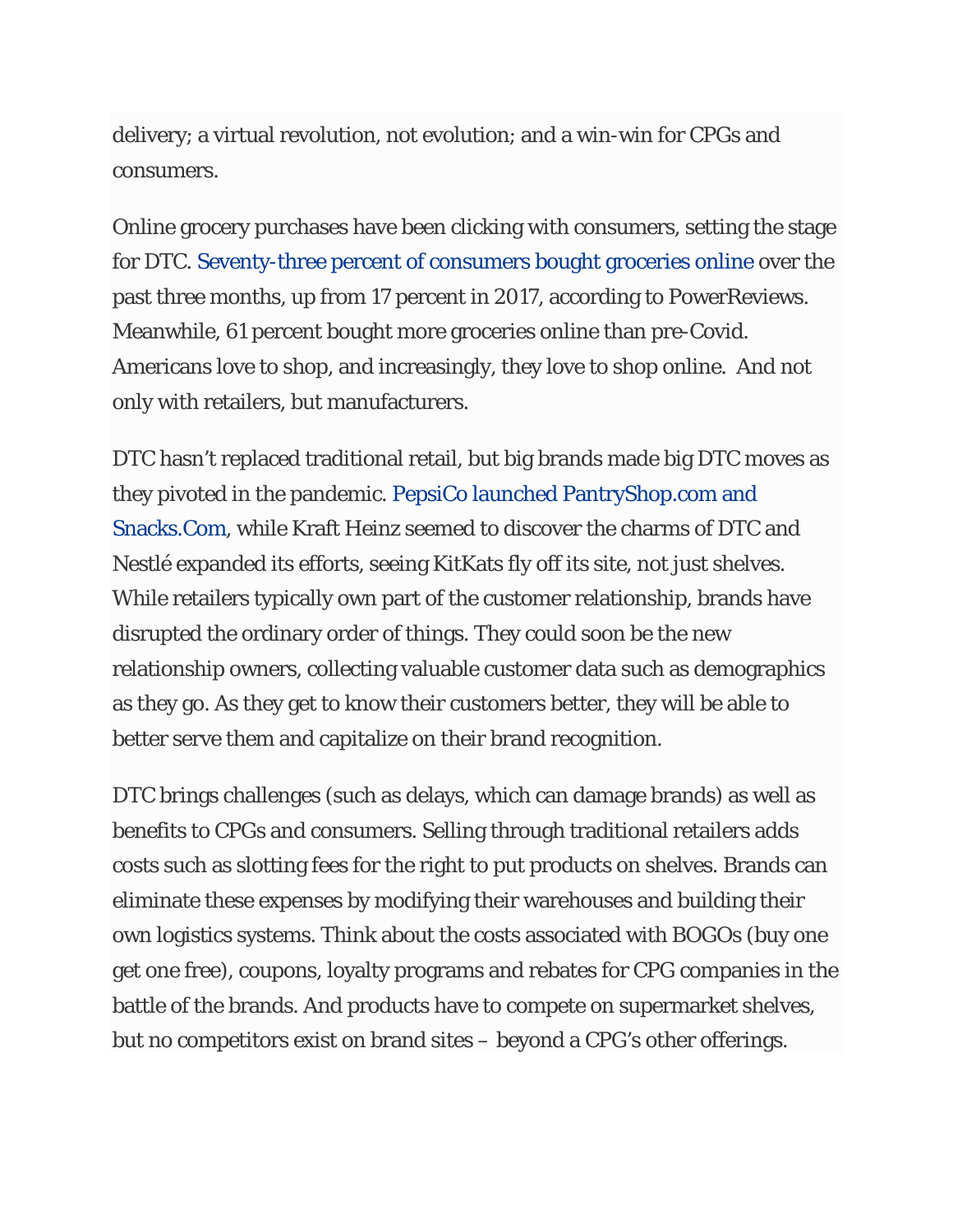Convenience, not just cost, is king. Think of DTC as a different kind of "fast" food. Six-feet-apart shopping led to the ultimate distancing: delivery, as people go not to the store, but the website. DTC added a new dimension to F & B brands as it became more accepted. Attitudes shifted, making DTC a bigger player. About one third of Americans surveyed in January for a DTC study by Scalefast saw "no difference" between buying from a traditional retailer and DTC. CPG companies can make up for additional shipping costs with great logistics systems, fewer coupons and slotting fees, increasing margins while consumers pay less. It's a win-win – at least for the CPG and the consumer.

Who loses? Distributors could have to shift more to the food service sector (restaurants, etc.) and retailers could lose revenue. But brick-and-mortar retail is growing its ability to serve customers through e-commerce. Stores are not standing still. During the pandemic, retailers grew online sales through curbside and delivery. They also pumped out private label. After launching Bowl & Basket (foods) and Paperbird (household products), ShopRite, for example, has been making a push to expand in private label.

Even as brands transform with tech, retailers such as Kroger KR -0.4% are taking bold steps to affiliate with and acquire technology. Kroger teamed with tech company Ocado to build robotic fulfilment centers, selling better via ecommerce. Further embracing technology, Kroger is using artificial intelligence to suggest recipes. Other retailers are also investing in technology to up online sales, setting up spaces for pick-ups and picking out products for shopping lists. They're also boosting customer loyalty programs, from Amazon's AMZN +1.1% Prime program for grocery stores to Walmart's WMT +0.5% new premium loyalty program, Walmart +, to reward customers.